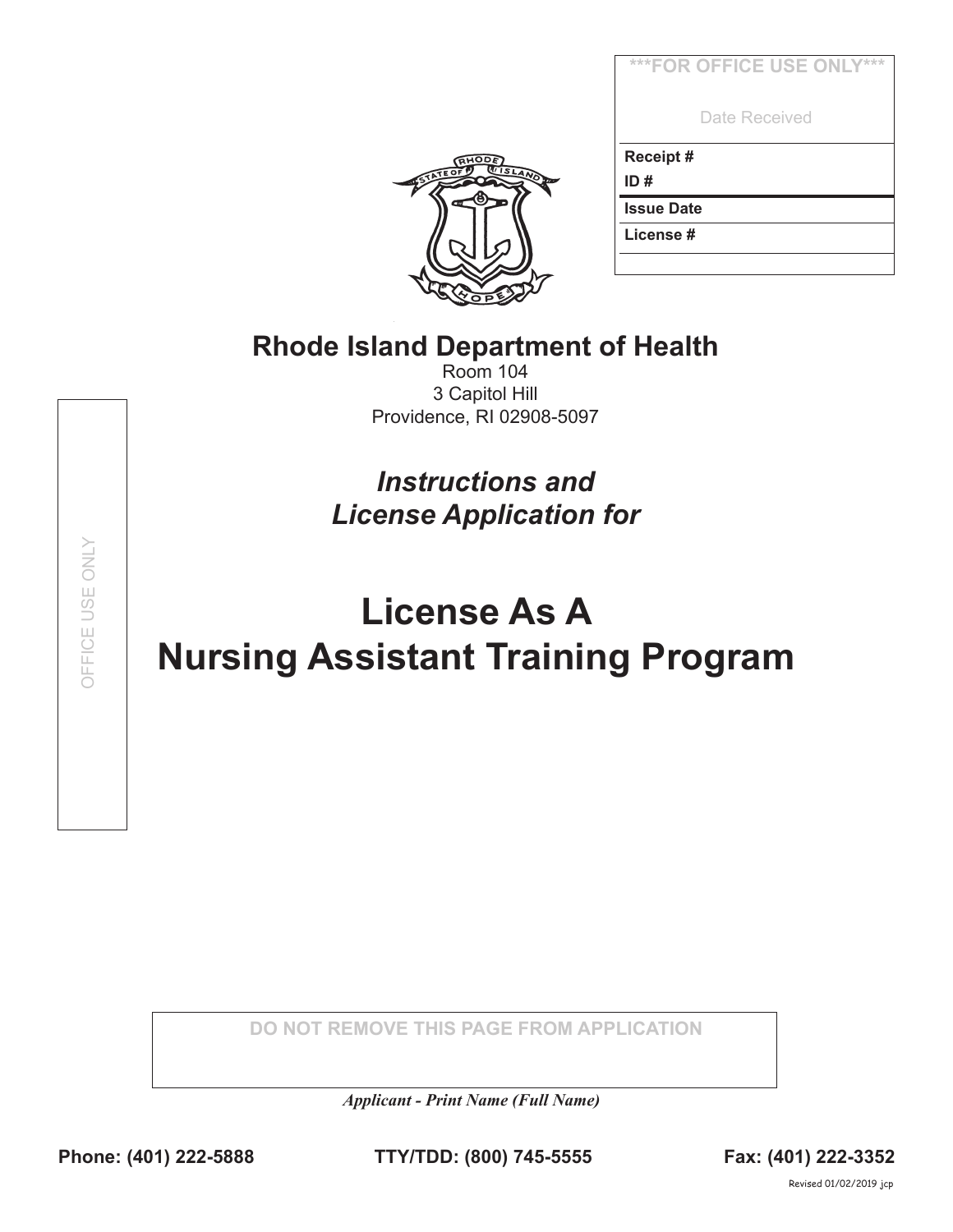## **LICENSURE REQUIREMENTS**

| Please review the following checklists CAREFULLY. Listed are all of the documents and fee that you will need for the applica-<br>tion. All items must be submitted before an application is complete. Applications are valid for a 1 year period or a new applica-<br>tion and fee must be sumbitted. |
|-------------------------------------------------------------------------------------------------------------------------------------------------------------------------------------------------------------------------------------------------------------------------------------------------------|
| Completed Application with Cover Page; and                                                                                                                                                                                                                                                            |
| Check or money order (preferred), made payable (in U.S. funds only) to the RI General Treasurer in the<br>amount of \$325.00 and attached to the upper left-hand corner of the first (Top) page of the application.<br>THIS APPLICATION FEE IS NONREFUNDABLE; and                                     |
| Evidence of support and fiscal administration accountability; and                                                                                                                                                                                                                                     |
| Sources and locations of potential students, faculty, classrooms, conference rooms, clinical laboratory for<br>practical experience and other resources; and                                                                                                                                          |
| Names and qualifications of instructors; and                                                                                                                                                                                                                                                          |
| A copy of the curriculum including provisions for the practical experience; The nursing assistant<br>training program shall consist of no less than one hundred twenty (120) clock hours including no less<br>than forty (40) hours of practical training and                                         |
| Written statements of purpose, philosophy and objectives of the program; and                                                                                                                                                                                                                          |
| Organization with clearly defined authorities and responsibilities and a chart showing the relationships and<br>channels of communication of the program to other agencies; and                                                                                                                       |
| Practical experiences related to areas of instruction of the didactic segment of the program; and                                                                                                                                                                                                     |
| Written policies and procedures pertaining to the nursing assistant training program                                                                                                                                                                                                                  |
|                                                                                                                                                                                                                                                                                                       |

## **Licensure Information**

Please visit the RIDOH website at **http://www.health.ri.gov/licenses** to Verify your license, download Rules and Regualtions/Laws for your profession, download licensing forms or obtain our contact information. HEALTH will not, for any reason, accelerate the processing of one applicant at the expense of others.

It is the responsiblity of the applicant to ensure all requirements are met pursuant to the Rhode Island Rules and Regulations 216-RICR-40-05-22.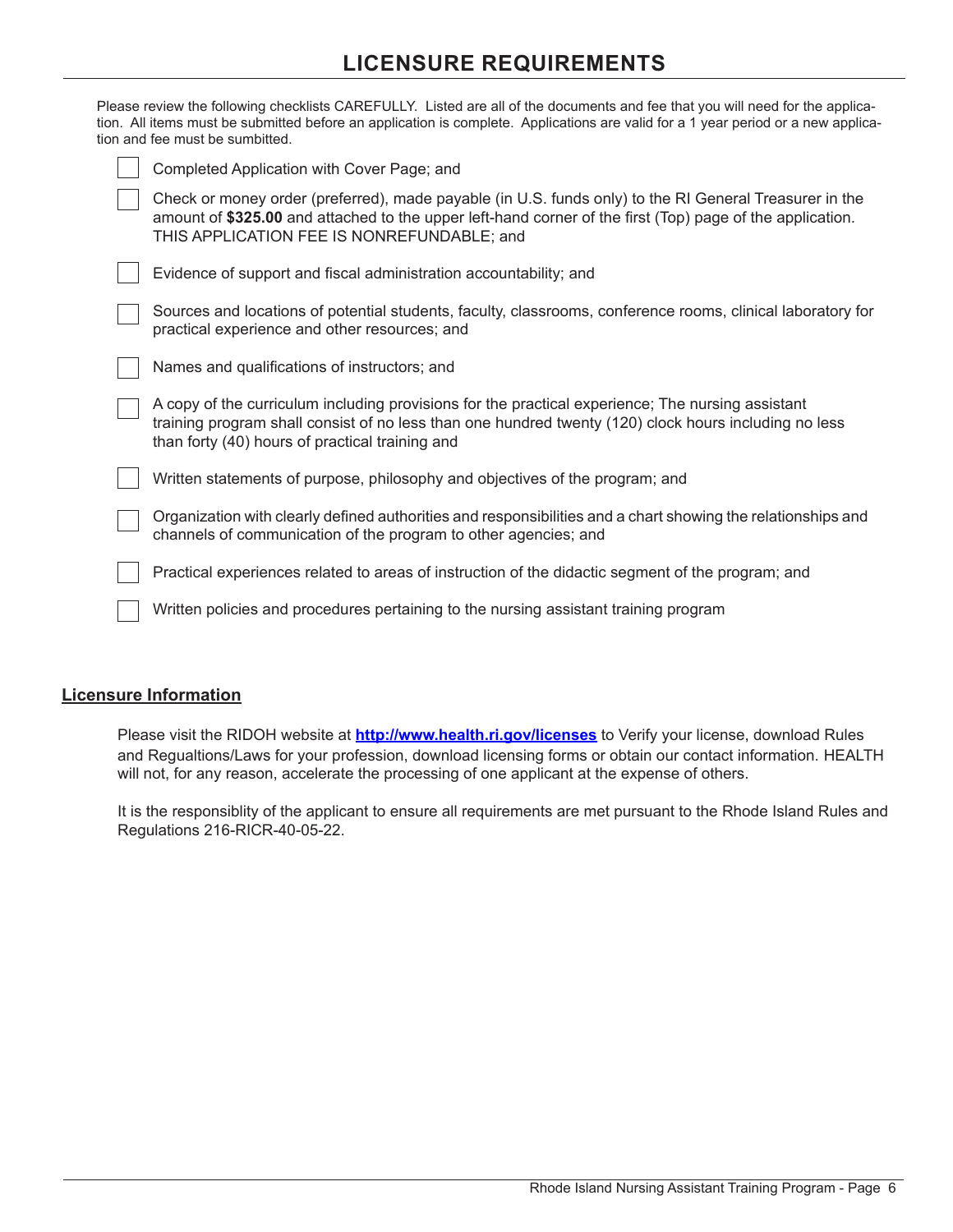

**State of Rhode Island**

Application for Nursing Assistant Training Program

|                                                                                                                          |                                                                                    |                                                       |  | Type or block print only. Do not use felt-tip pens. |  |  |           |                                  |  |       |     |                                                        |          |  |  |             |  |  |
|--------------------------------------------------------------------------------------------------------------------------|------------------------------------------------------------------------------------|-------------------------------------------------------|--|-----------------------------------------------------|--|--|-----------|----------------------------------|--|-------|-----|--------------------------------------------------------|----------|--|--|-------------|--|--|
| 1. Name                                                                                                                  |                                                                                    |                                                       |  |                                                     |  |  |           |                                  |  |       |     |                                                        |          |  |  |             |  |  |
| Please provide the<br>name of the facility (as<br>known to the public for<br>which you are applying<br>for this license. |                                                                                    | <b>Facility Name</b>                                  |  |                                                     |  |  |           |                                  |  |       |     |                                                        |          |  |  |             |  |  |
| 2. Facility Contact<br>Person:                                                                                           |                                                                                    |                                                       |  |                                                     |  |  |           |                                  |  |       |     |                                                        |          |  |  |             |  |  |
| Please provide the name<br>and phone number of the<br>contact person for this<br>facility                                | <b>First Name</b><br>Last Name                                                     |                                                       |  |                                                     |  |  |           |                                  |  |       |     |                                                        |          |  |  |             |  |  |
|                                                                                                                          |                                                                                    | <b>Contact Phone</b>                                  |  |                                                     |  |  |           |                                  |  |       |     | <b>Contact Fax Number</b>                              |          |  |  |             |  |  |
| 3. Facility Mailing<br><b>Information</b>                                                                                |                                                                                    | 1st Line Address (Suite/Room Number, etc.)            |  |                                                     |  |  |           |                                  |  |       |     |                                                        |          |  |  |             |  |  |
| It is your responsibility<br>to notify the board of all<br>address changes.                                              |                                                                                    |                                                       |  |                                                     |  |  |           |                                  |  |       |     |                                                        |          |  |  |             |  |  |
|                                                                                                                          |                                                                                    | Second Line Address (Number and Street)               |  |                                                     |  |  |           |                                  |  |       |     |                                                        |          |  |  |             |  |  |
|                                                                                                                          | City                                                                               |                                                       |  |                                                     |  |  |           |                                  |  | State |     |                                                        | Zip Code |  |  |             |  |  |
|                                                                                                                          | Phone                                                                              |                                                       |  |                                                     |  |  | Extension |                                  |  |       | Fax |                                                        |          |  |  |             |  |  |
|                                                                                                                          | Email Address (Format for email address is Username@domain e.g. applicant@isp.com) |                                                       |  |                                                     |  |  |           |                                  |  |       |     |                                                        |          |  |  |             |  |  |
| 4. Facility Location<br><b>Address</b>                                                                                   |                                                                                    | Name of Business/Work Location                        |  |                                                     |  |  |           |                                  |  |       |     |                                                        |          |  |  |             |  |  |
| It is your responsibility<br>to notify the board of all<br>address changes.                                              |                                                                                    | 1st Line Address (Department/Suite/Room Number, etc.) |  |                                                     |  |  |           |                                  |  |       |     |                                                        |          |  |  |             |  |  |
|                                                                                                                          |                                                                                    | Second Line Address (Number and Street)               |  |                                                     |  |  |           |                                  |  |       |     |                                                        |          |  |  |             |  |  |
|                                                                                                                          | City                                                                               |                                                       |  |                                                     |  |  |           |                                  |  | State |     |                                                        | Zip Code |  |  |             |  |  |
|                                                                                                                          |                                                                                    | Country, If NOT U.S.                                  |  |                                                     |  |  |           |                                  |  |       |     | $\sim$ 1 $\sim$ 1 $\sim$ 1<br>Postal Code, If NOT U.S. |          |  |  |             |  |  |
|                                                                                                                          |                                                                                    | <b>Business Phone</b>                                 |  |                                                     |  |  | Extension |                                  |  |       |     | <b>Business Fax</b>                                    |          |  |  |             |  |  |
|                                                                                                                          | Email Address (Format for email address is Username@domain e.g. applicant@isp.com) |                                                       |  |                                                     |  |  |           |                                  |  |       |     |                                                        |          |  |  |             |  |  |
|                                                                                                                          |                                                                                    |                                                       |  |                                                     |  |  |           |                                  |  |       |     |                                                        |          |  |  |             |  |  |
| 5. Type of<br>Ownership                                                                                                  |                                                                                    | Corporation                                           |  |                                                     |  |  |           | <b>Limited Liability Company</b> |  |       |     |                                                        |          |  |  | Partner     |  |  |
|                                                                                                                          |                                                                                    | Sole Proprietorship                                   |  |                                                     |  |  |           | <b>Limited Partnership</b>       |  |       |     |                                                        |          |  |  | Partnership |  |  |
|                                                                                                                          |                                                                                    | <b>Governmental Entity</b>                            |  |                                                     |  |  |           | Other (Describe):                |  |       |     |                                                        |          |  |  |             |  |  |
|                                                                                                                          |                                                                                    |                                                       |  |                                                     |  |  |           |                                  |  |       |     |                                                        |          |  |  |             |  |  |
|                                                                                                                          |                                                                                    |                                                       |  |                                                     |  |  |           |                                  |  |       |     |                                                        |          |  |  |             |  |  |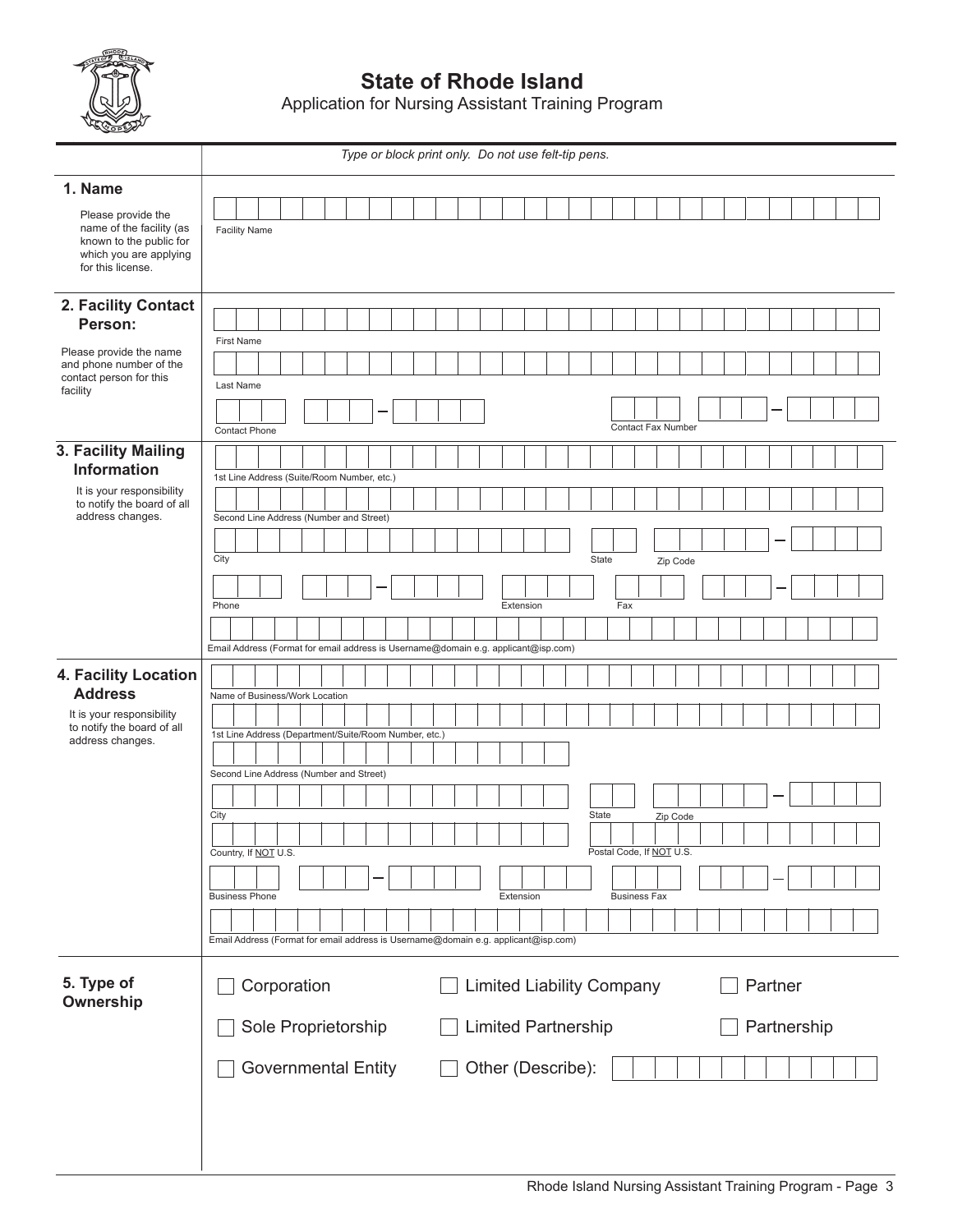| 6. Ownership                                   |                                                                                                                                                                                    |  |  |  |  |  |  |  |  |  |                     |  |  |                          |              |  |                    |  |  |  |                                                                                                                                                    |  |
|------------------------------------------------|------------------------------------------------------------------------------------------------------------------------------------------------------------------------------------|--|--|--|--|--|--|--|--|--|---------------------|--|--|--------------------------|--------------|--|--------------------|--|--|--|----------------------------------------------------------------------------------------------------------------------------------------------------|--|
| Information:<br>Provide the name               | Name of Owner                                                                                                                                                                      |  |  |  |  |  |  |  |  |  |                     |  |  |                          |              |  |                    |  |  |  |                                                                                                                                                    |  |
|                                                |                                                                                                                                                                                    |  |  |  |  |  |  |  |  |  |                     |  |  |                          |              |  |                    |  |  |  |                                                                                                                                                    |  |
| address and tele-                              | D.B.A. (Doing Business As)                                                                                                                                                         |  |  |  |  |  |  |  |  |  |                     |  |  |                          |              |  |                    |  |  |  |                                                                                                                                                    |  |
| phone number(s) of<br>the facility/business    | <b>First Line Address</b>                                                                                                                                                          |  |  |  |  |  |  |  |  |  |                     |  |  |                          |              |  |                    |  |  |  |                                                                                                                                                    |  |
| owner in the spaces                            |                                                                                                                                                                                    |  |  |  |  |  |  |  |  |  |                     |  |  |                          |              |  |                    |  |  |  |                                                                                                                                                    |  |
| provided.                                      | Second Line Address                                                                                                                                                                |  |  |  |  |  |  |  |  |  |                     |  |  |                          |              |  |                    |  |  |  |                                                                                                                                                    |  |
|                                                |                                                                                                                                                                                    |  |  |  |  |  |  |  |  |  |                     |  |  |                          |              |  |                    |  |  |  |                                                                                                                                                    |  |
|                                                | <b>Third Line Address</b>                                                                                                                                                          |  |  |  |  |  |  |  |  |  |                     |  |  |                          |              |  |                    |  |  |  |                                                                                                                                                    |  |
|                                                |                                                                                                                                                                                    |  |  |  |  |  |  |  |  |  |                     |  |  |                          |              |  |                    |  |  |  |                                                                                                                                                    |  |
|                                                | City                                                                                                                                                                               |  |  |  |  |  |  |  |  |  |                     |  |  | State/Province Zip Code  |              |  |                    |  |  |  |                                                                                                                                                    |  |
|                                                |                                                                                                                                                                                    |  |  |  |  |  |  |  |  |  |                     |  |  |                          |              |  |                    |  |  |  |                                                                                                                                                    |  |
|                                                | Country, If NOT U.S.                                                                                                                                                               |  |  |  |  |  |  |  |  |  |                     |  |  | Postal Code, If NOT U.S. |              |  |                    |  |  |  |                                                                                                                                                    |  |
|                                                |                                                                                                                                                                                    |  |  |  |  |  |  |  |  |  |                     |  |  |                          |              |  |                    |  |  |  |                                                                                                                                                    |  |
|                                                | <b>Facility Phone</b>                                                                                                                                                              |  |  |  |  |  |  |  |  |  | Extension           |  |  |                          | Facility Fax |  |                    |  |  |  |                                                                                                                                                    |  |
|                                                |                                                                                                                                                                                    |  |  |  |  |  |  |  |  |  |                     |  |  |                          |              |  |                    |  |  |  |                                                                                                                                                    |  |
|                                                | Email Address (Format for email address is Username@domain e.g. applicant@isp.com)                                                                                                 |  |  |  |  |  |  |  |  |  |                     |  |  |                          |              |  |                    |  |  |  |                                                                                                                                                    |  |
|                                                |                                                                                                                                                                                    |  |  |  |  |  |  |  |  |  |                     |  |  |                          |              |  |                    |  |  |  | "Pursuant to Title 5, Chapter 76, of the Rhode Island General Laws, as                                                                             |  |
|                                                |                                                                                                                                                                                    |  |  |  |  |  |  |  |  |  |                     |  |  |                          |              |  |                    |  |  |  | amended, I attest that I have filed all applicable tax returns and paid all                                                                        |  |
|                                                | U.S. Social Security Number (SSN)                                                                                                                                                  |  |  |  |  |  |  |  |  |  |                     |  |  |                          |              |  |                    |  |  |  | taxes owed to the State of Rhode Island, and I understand that my Social                                                                           |  |
|                                                |                                                                                                                                                                                    |  |  |  |  |  |  |  |  |  |                     |  |  |                          |              |  |                    |  |  |  | Security Number (SSN)//Federal Employer Identification Number (FEIN)<br>will be transmitted to the Divison of Taxation to verify that no taxes are |  |
|                                                | Federal Employer Identification Number (FEIN)                                                                                                                                      |  |  |  |  |  |  |  |  |  | owed to the State." |  |  |                          |              |  |                    |  |  |  |                                                                                                                                                    |  |
|                                                |                                                                                                                                                                                    |  |  |  |  |  |  |  |  |  |                     |  |  |                          |              |  |                    |  |  |  |                                                                                                                                                    |  |
|                                                | <b>NOTE:</b> If you are the sole proprietor of a facility or business, then you must supply<br>your Social Security Number (SSN). If you are an individual representing a facility |  |  |  |  |  |  |  |  |  |                     |  |  |                          |              |  |                    |  |  |  |                                                                                                                                                    |  |
|                                                | or a business that is seeking licensure, then you must supply the Federal Employer                                                                                                 |  |  |  |  |  |  |  |  |  |                     |  |  |                          |              |  |                    |  |  |  |                                                                                                                                                    |  |
|                                                | Identification Number (FEIN) for the facility or the business.                                                                                                                     |  |  |  |  |  |  |  |  |  |                     |  |  |                          |              |  |                    |  |  |  |                                                                                                                                                    |  |
|                                                |                                                                                                                                                                                    |  |  |  |  |  |  |  |  |  |                     |  |  |                          |              |  |                    |  |  |  |                                                                                                                                                    |  |
| 7. Nursing Facility/<br>Hospital:              |                                                                                                                                                                                    |  |  |  |  |  |  |  |  |  |                     |  |  |                          |              |  |                    |  |  |  |                                                                                                                                                    |  |
|                                                | Facility/Hospital Name                                                                                                                                                             |  |  |  |  |  |  |  |  |  |                     |  |  |                          |              |  |                    |  |  |  |                                                                                                                                                    |  |
| State licensure regu-<br>lations require that  |                                                                                                                                                                                    |  |  |  |  |  |  |  |  |  |                     |  |  |                          |              |  |                    |  |  |  |                                                                                                                                                    |  |
| your clinical training                         |                                                                                                                                                                                    |  |  |  |  |  |  |  |  |  |                     |  |  |                          |              |  |                    |  |  |  |                                                                                                                                                    |  |
| program be affiliated                          | RI License Number                                                                                                                                                                  |  |  |  |  |  |  |  |  |  |                     |  |  |                          |              |  |                    |  |  |  |                                                                                                                                                    |  |
| with a nursing facility<br>or hospital. Please |                                                                                                                                                                                    |  |  |  |  |  |  |  |  |  |                     |  |  |                          |              |  |                    |  |  |  |                                                                                                                                                    |  |
| provide the name                               |                                                                                                                                                                                    |  |  |  |  |  |  |  |  |  |                     |  |  |                          |              |  |                    |  |  |  |                                                                                                                                                    |  |
| and RI License Num-                            |                                                                                                                                                                                    |  |  |  |  |  |  |  |  |  |                     |  |  |                          |              |  |                    |  |  |  |                                                                                                                                                    |  |
| ber of the Nursing                             |                                                                                                                                                                                    |  |  |  |  |  |  |  |  |  |                     |  |  |                          |              |  |                    |  |  |  |                                                                                                                                                    |  |
|                                                |                                                                                                                                                                                    |  |  |  |  |  |  |  |  |  |                     |  |  |                          |              |  |                    |  |  |  |                                                                                                                                                    |  |
| Facility or Hospital                           |                                                                                                                                                                                    |  |  |  |  |  |  |  |  |  |                     |  |  |                          |              |  |                    |  |  |  |                                                                                                                                                    |  |
|                                                |                                                                                                                                                                                    |  |  |  |  |  |  |  |  |  |                     |  |  |                          |              |  |                    |  |  |  |                                                                                                                                                    |  |
| 8. Program                                     |                                                                                                                                                                                    |  |  |  |  |  |  |  |  |  |                     |  |  |                          |              |  |                    |  |  |  |                                                                                                                                                    |  |
| Coordinator:                                   | <b>First Name</b>                                                                                                                                                                  |  |  |  |  |  |  |  |  |  |                     |  |  |                          |              |  |                    |  |  |  |                                                                                                                                                    |  |
| Please provide the                             |                                                                                                                                                                                    |  |  |  |  |  |  |  |  |  |                     |  |  |                          |              |  |                    |  |  |  |                                                                                                                                                    |  |
| information for the<br>program coordinator.    |                                                                                                                                                                                    |  |  |  |  |  |  |  |  |  |                     |  |  |                          |              |  |                    |  |  |  |                                                                                                                                                    |  |
|                                                | Last Name                                                                                                                                                                          |  |  |  |  |  |  |  |  |  |                     |  |  |                          |              |  |                    |  |  |  |                                                                                                                                                    |  |
| NOTE: Program<br>Coordinators must             |                                                                                                                                                                                    |  |  |  |  |  |  |  |  |  |                     |  |  |                          |              |  |                    |  |  |  |                                                                                                                                                    |  |
| be licensed RN's                               | <b>Contact Phone</b>                                                                                                                                                               |  |  |  |  |  |  |  |  |  |                     |  |  |                          |              |  | Contact Fax Number |  |  |  |                                                                                                                                                    |  |
| with at least 2 years<br>of nursing experi-    |                                                                                                                                                                                    |  |  |  |  |  |  |  |  |  |                     |  |  |                          |              |  |                    |  |  |  |                                                                                                                                                    |  |
| ence and one year                              |                                                                                                                                                                                    |  |  |  |  |  |  |  |  |  |                     |  |  |                          |              |  |                    |  |  |  |                                                                                                                                                    |  |
| of experience in the<br>provision of long term | Email Address (Format for email address is Username@domain e.g. applicant@isp.com)                                                                                                 |  |  |  |  |  |  |  |  |  |                     |  |  |                          |              |  |                    |  |  |  |                                                                                                                                                    |  |
| care services.                                 |                                                                                                                                                                                    |  |  |  |  |  |  |  |  |  |                     |  |  |                          |              |  |                    |  |  |  |                                                                                                                                                    |  |
|                                                | RI RN License Number                                                                                                                                                               |  |  |  |  |  |  |  |  |  |                     |  |  |                          |              |  |                    |  |  |  |                                                                                                                                                    |  |
|                                                |                                                                                                                                                                                    |  |  |  |  |  |  |  |  |  |                     |  |  |                          |              |  |                    |  |  |  |                                                                                                                                                    |  |
|                                                | Please provide a copy of your current resume.                                                                                                                                      |  |  |  |  |  |  |  |  |  |                     |  |  |                          |              |  |                    |  |  |  |                                                                                                                                                    |  |